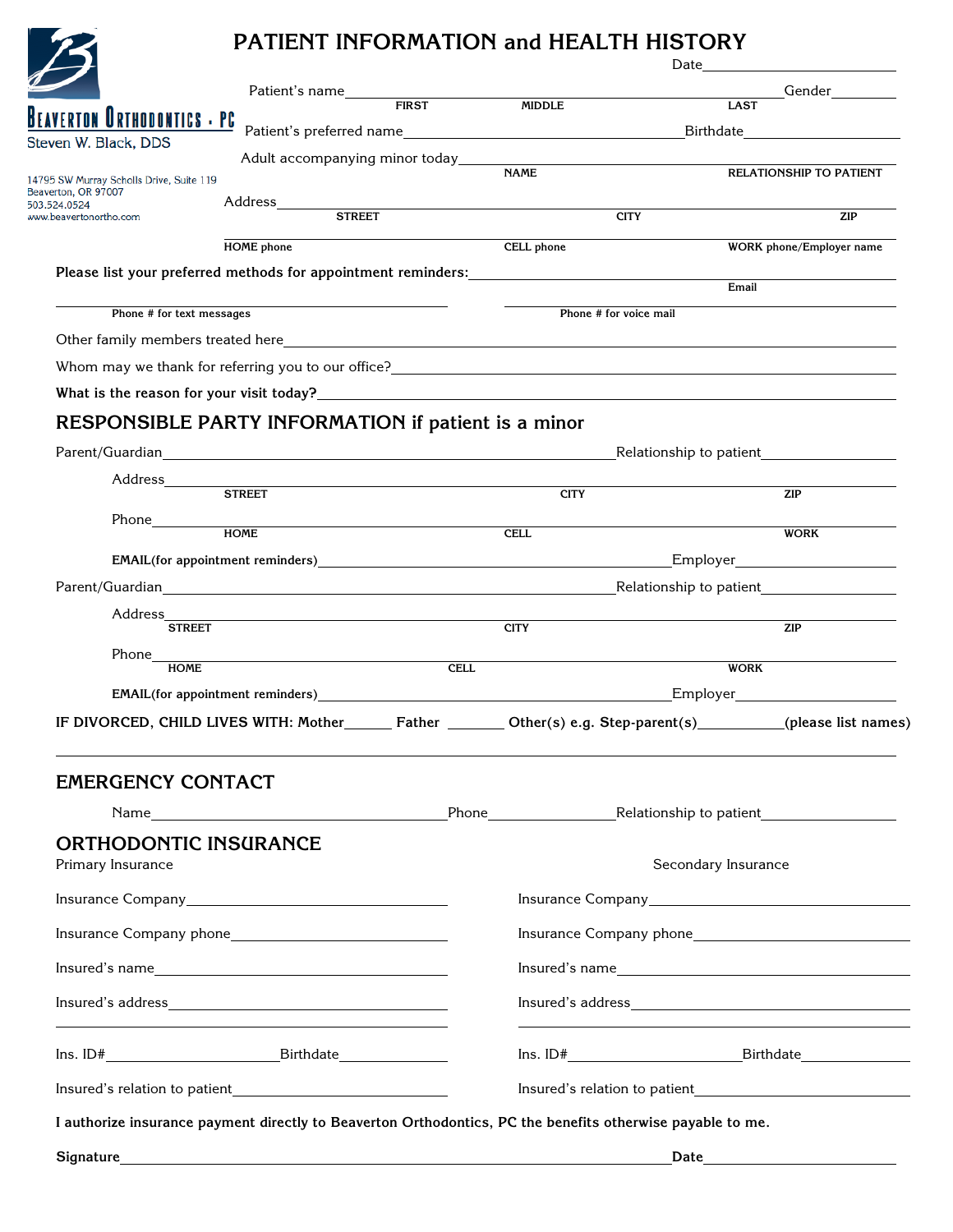| <b>HEALTH HISTORY</b> |  |
|-----------------------|--|
|-----------------------|--|

| Address                                                                                                                                                                                                                                                                                                                                                                                                                                                                                                                                                                                                                                                                                                                    |                             |                                                                                                                                                                                                                                       |  |  |  |  |  |
|----------------------------------------------------------------------------------------------------------------------------------------------------------------------------------------------------------------------------------------------------------------------------------------------------------------------------------------------------------------------------------------------------------------------------------------------------------------------------------------------------------------------------------------------------------------------------------------------------------------------------------------------------------------------------------------------------------------------------|-----------------------------|---------------------------------------------------------------------------------------------------------------------------------------------------------------------------------------------------------------------------------------|--|--|--|--|--|
|                                                                                                                                                                                                                                                                                                                                                                                                                                                                                                                                                                                                                                                                                                                            |                             | Please circle Yes or No (If Yes, please fill in details)                                                                                                                                                                              |  |  |  |  |  |
| <b>Yes</b>                                                                                                                                                                                                                                                                                                                                                                                                                                                                                                                                                                                                                                                                                                                 | <b>No</b>                   |                                                                                                                                                                                                                                       |  |  |  |  |  |
| Yes                                                                                                                                                                                                                                                                                                                                                                                                                                                                                                                                                                                                                                                                                                                        | <b>No</b>                   |                                                                                                                                                                                                                                       |  |  |  |  |  |
| Yes                                                                                                                                                                                                                                                                                                                                                                                                                                                                                                                                                                                                                                                                                                                        | <b>No</b>                   |                                                                                                                                                                                                                                       |  |  |  |  |  |
| Yes                                                                                                                                                                                                                                                                                                                                                                                                                                                                                                                                                                                                                                                                                                                        | No                          |                                                                                                                                                                                                                                       |  |  |  |  |  |
| Yes                                                                                                                                                                                                                                                                                                                                                                                                                                                                                                                                                                                                                                                                                                                        | Female patients only:<br>No |                                                                                                                                                                                                                                       |  |  |  |  |  |
| Yes                                                                                                                                                                                                                                                                                                                                                                                                                                                                                                                                                                                                                                                                                                                        | No.                         |                                                                                                                                                                                                                                       |  |  |  |  |  |
| Check any of the medical conditions below that you have had or currently have (or check NONE OF THE ABOVE):                                                                                                                                                                                                                                                                                                                                                                                                                                                                                                                                                                                                                |                             |                                                                                                                                                                                                                                       |  |  |  |  |  |
| <b>Attention Deficit</b><br>Drug/Alcohol Abuse<br>_______Herpes<br>Epilepsy/Seizures/Fainting<br>HIV/Aids<br><b>Blood Disorder/Transfusion</b><br>Psychiatric<br><b>Gastrointestinal Disorders</b><br>Bone Disorder/Osteoporosis<br>Cancer/Chemotherapy<br>STD's<br>Headaches<br>Tuberculosis<br><b>Diabetes</b><br><b>Heart Problems</b><br><b>NONE OF THE ABOVE</b><br>Other medical conditions? Department of the conditions of the conditions of the conditions of the conditions of the conditions of the conditions of the conditions of the conditions of the conditions of the conditions of th<br>Circle any confirmed allergies: Acetominophen<br>Nickel<br>Lactose Intolerance<br>Aspirin<br>Ibuprofen<br>Latex |                             |                                                                                                                                                                                                                                       |  |  |  |  |  |
|                                                                                                                                                                                                                                                                                                                                                                                                                                                                                                                                                                                                                                                                                                                            |                             |                                                                                                                                                                                                                                       |  |  |  |  |  |
| <b>DENTAL HISTORY</b>                                                                                                                                                                                                                                                                                                                                                                                                                                                                                                                                                                                                                                                                                                      |                             |                                                                                                                                                                                                                                       |  |  |  |  |  |
| <b>Yes</b>                                                                                                                                                                                                                                                                                                                                                                                                                                                                                                                                                                                                                                                                                                                 | <b>No</b>                   | History of lost or chipped teeth? The material contract of the state of the state of the state of the state of the state of the state of the state of the state of the state of the state of the state of the state of the sta        |  |  |  |  |  |
| Yes                                                                                                                                                                                                                                                                                                                                                                                                                                                                                                                                                                                                                                                                                                                        |                             | No Injury to face, mouth or teeth?<br>No Injury to face, mouth or teeth?                                                                                                                                                              |  |  |  |  |  |
| Yes                                                                                                                                                                                                                                                                                                                                                                                                                                                                                                                                                                                                                                                                                                                        | <b>No</b>                   | Do the gums bleed when brushing?<br><u> Loose and the gums bleed when brushing?</u>                                                                                                                                                   |  |  |  |  |  |
| Yes                                                                                                                                                                                                                                                                                                                                                                                                                                                                                                                                                                                                                                                                                                                        | No                          |                                                                                                                                                                                                                                       |  |  |  |  |  |
| Yes                                                                                                                                                                                                                                                                                                                                                                                                                                                                                                                                                                                                                                                                                                                        | No                          |                                                                                                                                                                                                                                       |  |  |  |  |  |
| Yes                                                                                                                                                                                                                                                                                                                                                                                                                                                                                                                                                                                                                                                                                                                        | No                          |                                                                                                                                                                                                                                       |  |  |  |  |  |
| Yes                                                                                                                                                                                                                                                                                                                                                                                                                                                                                                                                                                                                                                                                                                                        | No                          | Awareness of teeth clenching during the day?<br><u> and the subsequence of the subsequence</u> of the subsequence of the subsequence of the subsequence of the subsequence of the subsequence of the subsequence of the subsequence o |  |  |  |  |  |
| Yes                                                                                                                                                                                                                                                                                                                                                                                                                                                                                                                                                                                                                                                                                                                        | <b>No</b>                   |                                                                                                                                                                                                                                       |  |  |  |  |  |
|                                                                                                                                                                                                                                                                                                                                                                                                                                                                                                                                                                                                                                                                                                                            |                             |                                                                                                                                                                                                                                       |  |  |  |  |  |

## **AUTHORIZATION FOR ORTHODONTIC EVALUATION**

**I understand the information I have given is correct to the best of my knowledge and that it is my responsibility to inform this office of changes in medical status. I authorize Steven W. Black, DDS to perform a complete orthodontic evaluation.** *I consent to receiving electronic appointment reminders and can opt-out at any time by text, email, or voice.*

Signature: Date: Date: Date: Date: Date: Date: Date: Date: Date: Date: Date: Date: Date: Date: Date: Date: Date: Date: Date: Date: Date: Date: Date: Date: Date: Date: Date: Date: Date: Date: Date: Date: Date: Date: Date: D